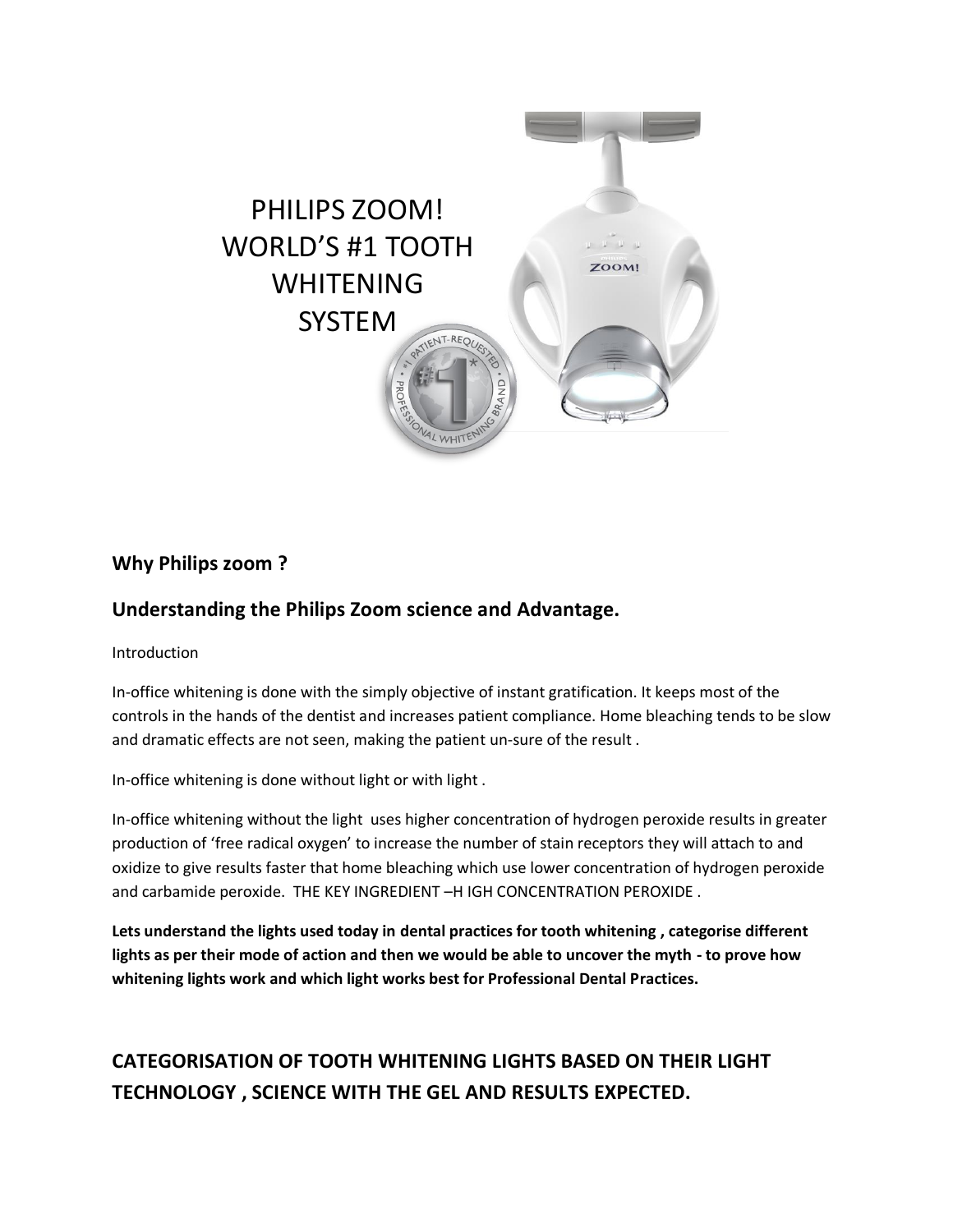Light Assisted whitening categories :



Category is based on the mode of action and not only on the fact that it uses a light source .

#### 1. Heat Assisted Whitening :

They react by hastening the breakdown of hydrogen peroxide to quicken oxygenation and bleaching . They use **only hydrogen peroxide as the whitening or oxygenation source**. Whatever the light technology , LED curing or cool blue light, laser, plasma arc etc. heat is required to hasten peroxide breakdown . **They have to use higher concentrations of hydrogen peroxide ( above 30% ) so that get more oxygenation radicals for whitening .** They use **heat to ensure faster** breakdown of peroxide.

#### Systems built for Whitening :

THE LIGHT IS BUILT FOR HYDROGEN PEROXIDE REACTION ONLY.

They have Research backing for the specific advanced lights. They are LED , IR and UV based lights . They use various wavelengths of light with filters to help breakdown hydrogen peroxide faster .

These are safer systems with better results. System of sensitivity management is found to be average as they use only fluoride to manage the sensitivity generated by light and high concentration gel. Danger of nerve necrosis incase if cracked tooth is high . The safety of the system is better than curing lights due to Exposure time being regulated with settings for altercation of cycle .

#### System altered for Whitening : LED curing Lights & Lasers .

THE LIGHT IS ALTERED IN A DUAL ARCH SETTING FOR ACTING ON HYGROGEN PEROXIDE GELS.

These systems employ whitening arches to the curing lights, Lasers used in dentistry .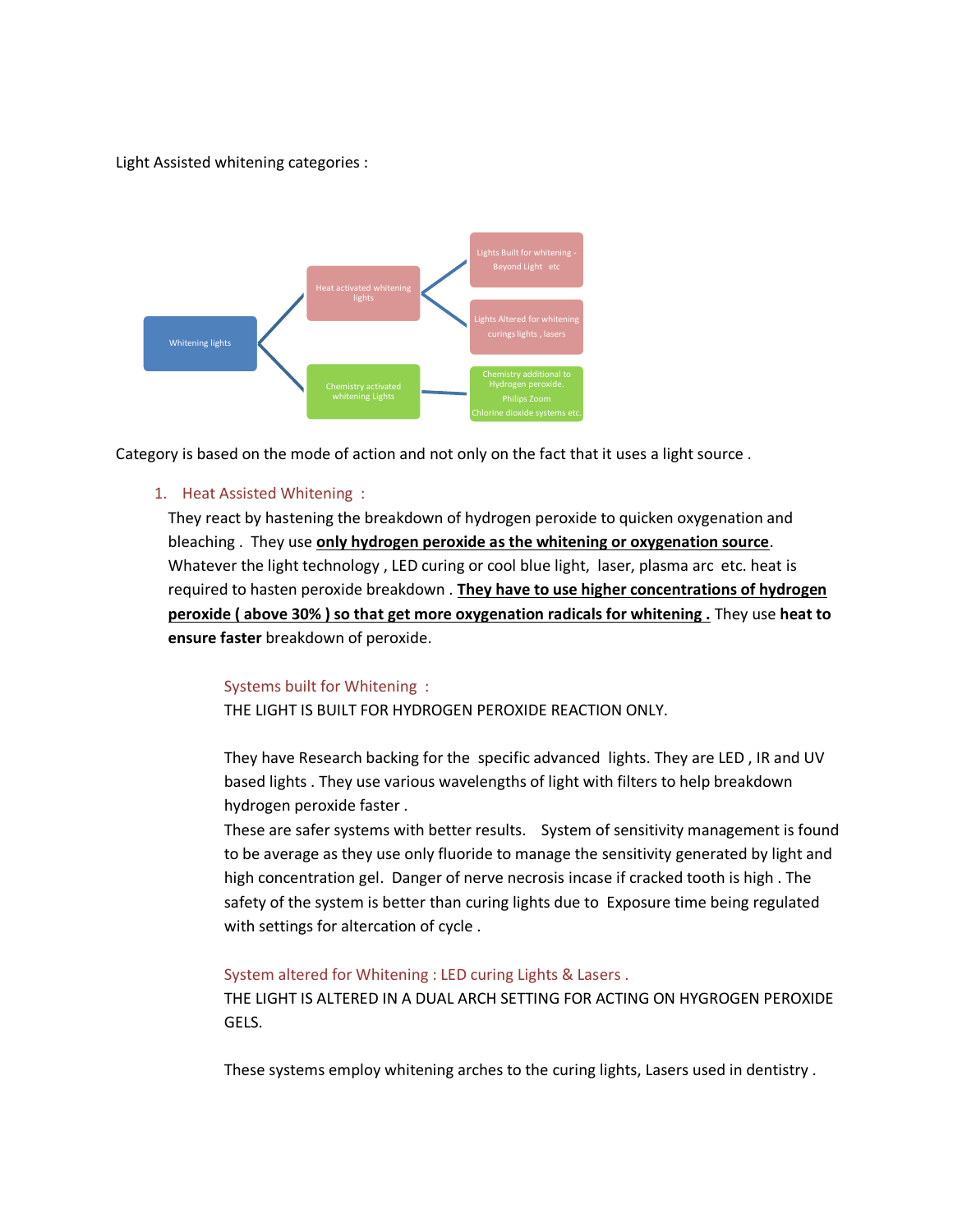The safety if these systems is compromised due to the use of high waevlegth lights with very high concentration gels . These systems maintain no protocols on use of the light or concentration of the gel required to be used with the light.

There is little done for management is fluoride content is gel specific and these system can use any gels available in the market. They have limited settings for whitening. Danger of nerve necrosis is highest with these systems. Reliability of results is lowest as it depends on too many variable factors as type of gel used , concentration and stability of material etc. ANY LIGHT WITH ANY GEL PRODUCES ANY RESULTS .

#### 2. Chemistry Assisted whitening :

They have a chemistry with the gel that is unique to the light. ie they have **chemical receptors other than hygrogen peroxide in the gel that aid in oxygenation.** Therefore the dependency on hydrogen peroxide for whitening is reduced. **They can produce greater oxygen radicals with lower concentrations of hydrogen peroxide . They do not use heat as medium for enhancing oxygenation.** 

*Light System built for whitening with a special chemistry that's different from hydrogen peroxide oxygenation.* 

These systems are very well Researched to bring in additional element to enhance results , have a better protocol for reliability and better manage the side effects of hydrogen peroxide to have least sensitivity with optimal results .

**AS of now the Zoom system exists in a class of its own with unique patented chemistry .**

Zoom blue LED Light with a specific wavelength and intensity, uses the science of Photospectrometry to de-stabalise the CC double bonds so that they easily bond with the nascent oxygen to get bleached .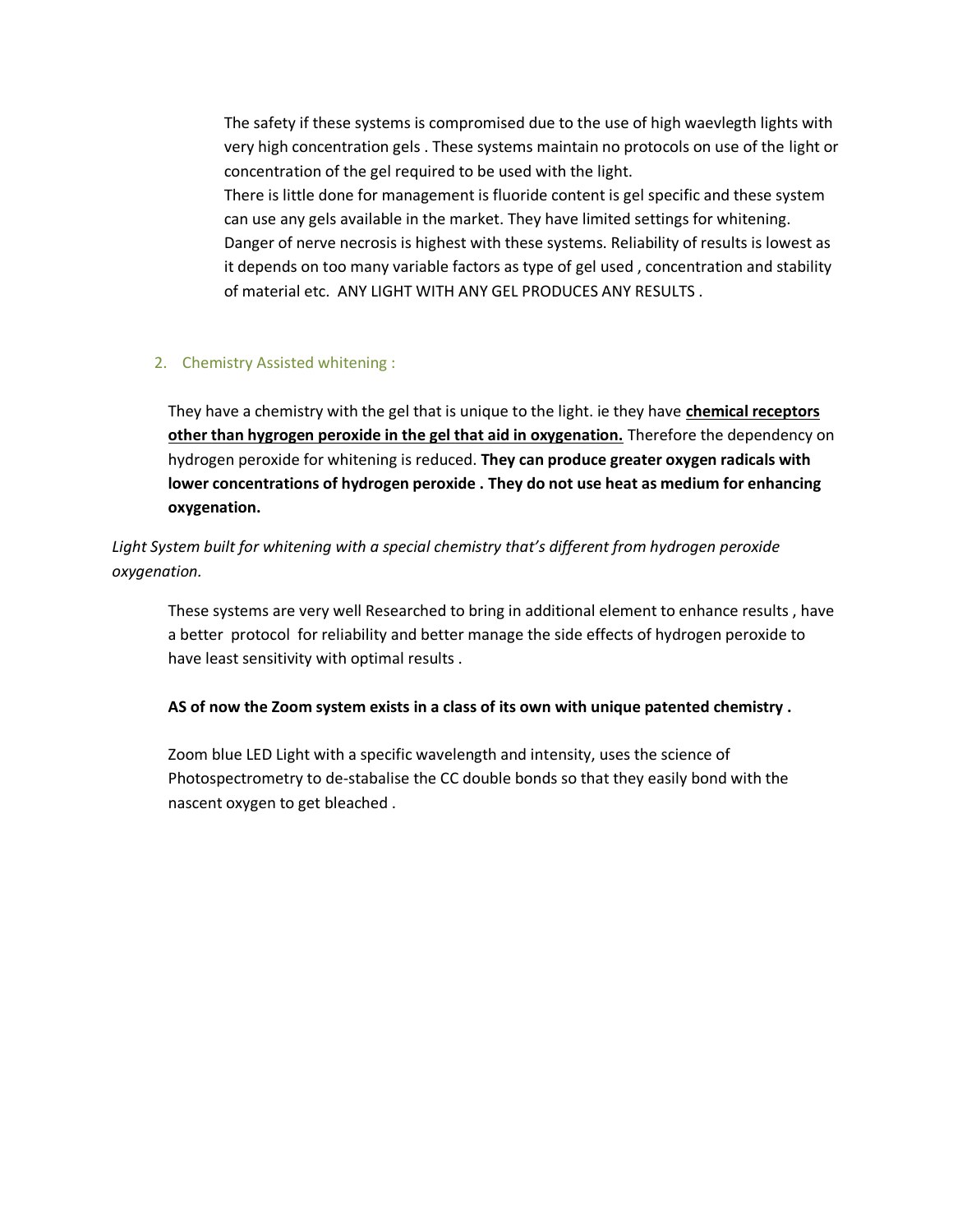### Science of LED Light Activate Whitening

- Principle: If electrons are excited, it takes less energy to break the bonds  $\bullet$ they create
- Stain molecules are made up of two parts the "body" of the molecule and the chromophore, which is the part that gives the stain its (yellow) color
- Blue light is readily absorbed by the electrons in the double carbon bond in the chromophore and electrons within the stain molecule are excited by the photons of light

NOTE: A chromophore is yellow because it absorbs light other than yellow, especially BLUE!



## Zoom WhiteSpeed utilizes an LED accelerator to help boost the stain-removing power of hydrogen peroxide.

When used together, the lamp and hydrogen peroxide gel remove stains more effectively than hydrogen peroxide alone.\*



chromophores are yellow.

happens, the chromophore appears colorless.

are opposite on the color spectrum, yellow absorbs blue.

empirical work suggest that chromophore absorbs the blue light of the WhiteSpeed accelerator, it energizes electrons, making the carbon bond much easier to break than using hydrogen peroxide alone. Therefore more yellow stain is eliminated.

THE LIGHT IS BUILT TO INITIATE A PHOTO-PHENTON CHEMISTRY ( PATENTED –CANNOT BE COPIED OR CLAIMED BY COMPETITORS ) IN THE GEL .

The Research behind advanced Bleaching which Results in avg 8.5 shade Jump.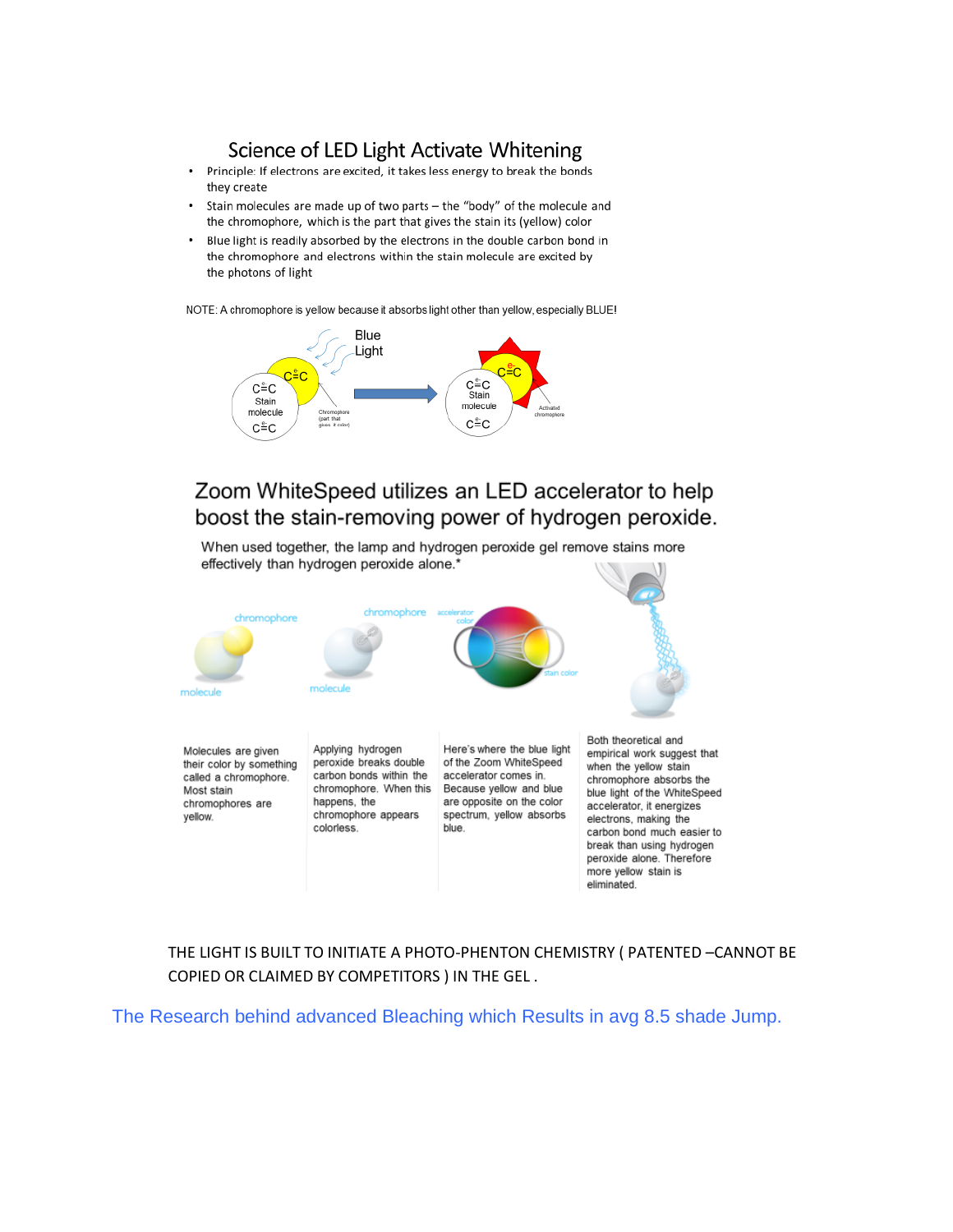

**The "photo-fenton" reaction of peroxide and iron produces hydroxyl radicals, a.k.a. "stain terminators."**

**This light reaction cyclically renews the iron, so it continues to produce hydroxyl radicals, significantly enhancing whitening results by 3 times that achieved by peroxide alone.**

The light and gel work in synergy to produce maximum oxygenation which results in superior whitening and deep stain removal.

#### PROVEN WITH STUDIES AND TRIALS.

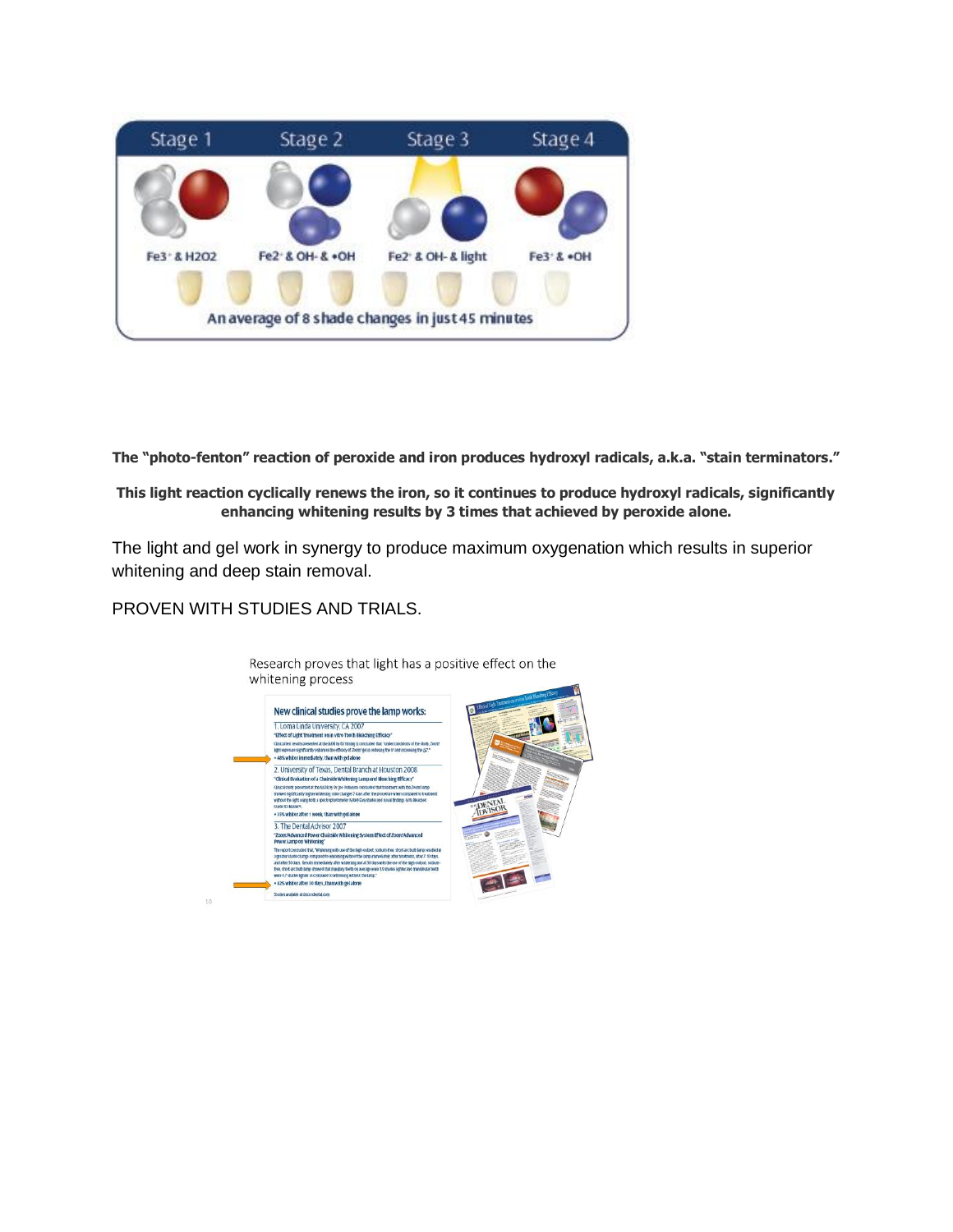## **PHILIPS** ZOOM!

## Philips Zoom WhiteSpeed is now better than ever with the new Whitening LED Accelerator



Light Source Longevity at 50,000 hours reduces operating costs

Greater Light Intensity 100% greater light intensity<sup>2</sup>, with no

<sup>1</sup>compared to Zoom Advanced Power Plus; <sup>2</sup>Compared to Beyond Polus

## **PHILIPS** ZOOM!

-

# Zoom WhiteSpeed has a 96% patient satisfaction rate<sup>1</sup>



Variable light intensity allows use of lower settings for sensitive patients, ensuring all patients receive a more comfortable procedure

- 91% of patients experienced little to no sensitivity during the procedure
- 95% of patients agree Zoom WhiteSpeed produces excellent results

• 40% better whitening results than a professional non-light whitening system<sup>2</sup>

• Advanced Philips blue LEDs reduce operating costs and emit 100% greater light intensity than the closest competitive professional whitening lamp (Beyond Polus)



More environmentally friendly with 41% less energy consumption than Zoom AP+

<sup>1</sup>Results based upon 500 person study in the US; <sup>2</sup>As compared to Philips Dash

#### The PHILIPS ZOOM System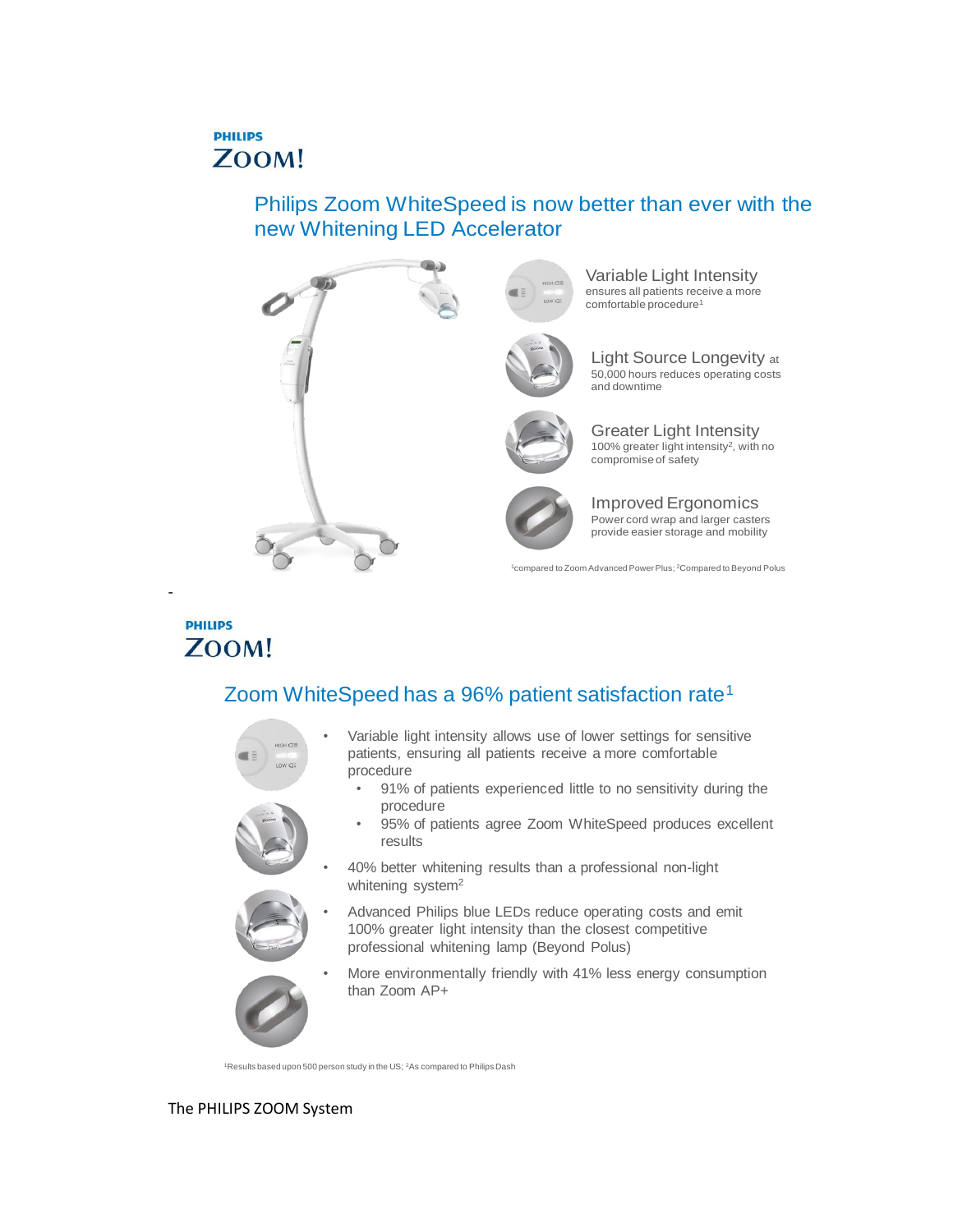- Unique Gel : Lowest concentration hydrogen peroxide (25%), Photophenton receptors, surfactants , fluoride , ACP (Amourphous Calcium phosphate ) and potassium nitrate.
- Unique Retraction : Lip and tongue protection with complete arch easy whitening .

**PHILIPS** 

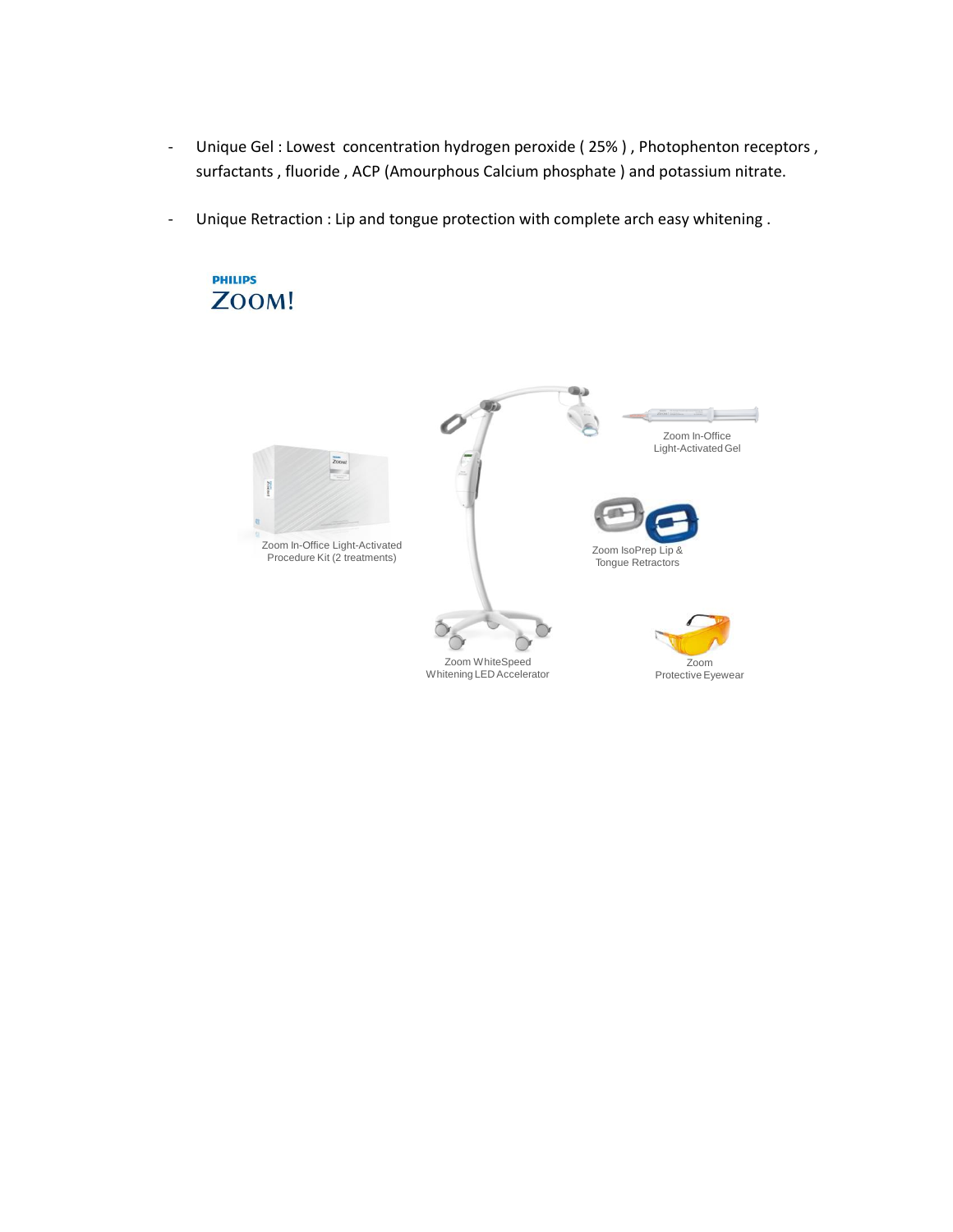## WOW effect :





- Advantage Science with Multipronged action : Light + gel + surfactant + ACP Enamel care( amorphous Calcium phosphate )

March 2012

# REBUILDING SCIENCE

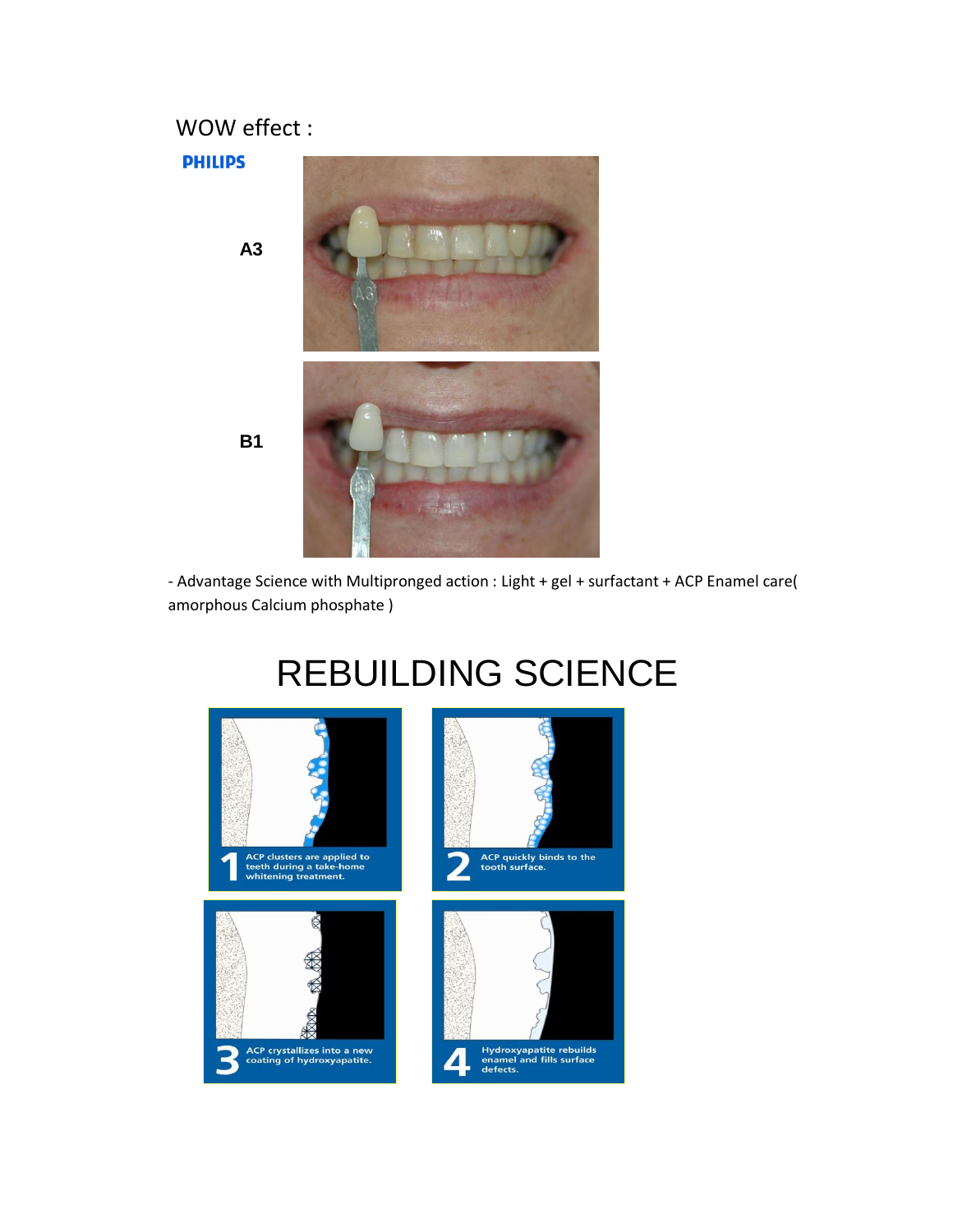-Multi-tasking : 3 treatments in one appointment – Whitening , Fluoride proactive and abticaries Care and ACP enamel remineralisation and repair.

-Complete 'at-home' Management with same philosophy of ACP whitening – Daywhite / Nitewhite ACP Tray assisted home bleaching

-Extensive worldwide patient awareness and education WITH the PHILIPS brand promise.

# **Conclusion :**

YES, THE LIGHT DOES ASSIST TO HASTEN THE WHITENING REACTION and the RESULT.

HEAT PRODUCED BY LIGHTS LIKE LASERS AND CURING LIGHTS MAY NOT BE DESIREABLE FOR WHITENING DUE TO THE ACCENTUATED SIDE EFFECT OF DEHYDRATION AND SENSITIVITY, ESPECIALLY WHEN THE SYSTEMS ARE USING HIGH CONCENTRATION PEROXIDES. 'IR' LIGHTS ALSO PRODUCE HEAT THAT AIDS WHITENING. UV LIGHTS PROVIDE GOOD RESULTS BUT ARE NOT AS DESIREABLE FROM A SAFETY POINT OF VIEW. COOL LED LIGHTS ARE MOST POPULAR.

ITS NOT JUST THE LIGHT , BUT THE ENTIRE ( PROCESS , PROTOCOL , EQUIPMENT AND MATERIAL )SYSTEM THAT SHOULD BE IN THE LIMELIGHT.

ZOOM PHILIPS IS THE WORLDS NO 1 LIGHT ACTIVATED WHITENING SYSTEM BECAUSE IT WAS CREATED BY A DENTIST AND ENSURED WITH A BRILLIANT PATENTED SCIENCE TO BACK ITS RESULTS AND RELIABILITY. IT USES A LOW CONCENTRATION OF PEROXIDE 20-25% ONLY AND PROVIDES BRILLIANT RESULTS BEYOND B1 IN 45 MINS WITH NO- NEGLIGIBLE SENSITIVITY AND LEAST FADEBACK. EVERYTHING A PROFESSIONAL DENTAL CLINIC INTUNE WITH WORLD WIDE STANDARDS OF EXCELLENCE IS PROVIDED FOR IN PHILIPS ZOOM. IT'S THE MOST SHOWCASED SYSTEM ON WORLDWIDE MEDIA, PRINT AND TV.

IF PHILIPS ZOOM LIGHT DOES NOT WORK THEN HOW CAN IT PRODUCE BEYOND B1 RESULT IN 45 MINUTES WITH ONLY 25% HYDROGEN PEROXIDE ACROSS ALL STUDIES, TRIALS AND LIVE ON REALITY TV.

ALTERNATIVELY , WHY WOULD YOU USE 40% HYDROGEN PEROXIDE IF YOU CAN GET OPTIMAL RESULTS IN 45 MINS WITH 25% HYDROGEN PEROXIDE .

Food for thought: Whitening systems should be checked on the following parameters and not just on the fact that there is a light in the process of whitening.